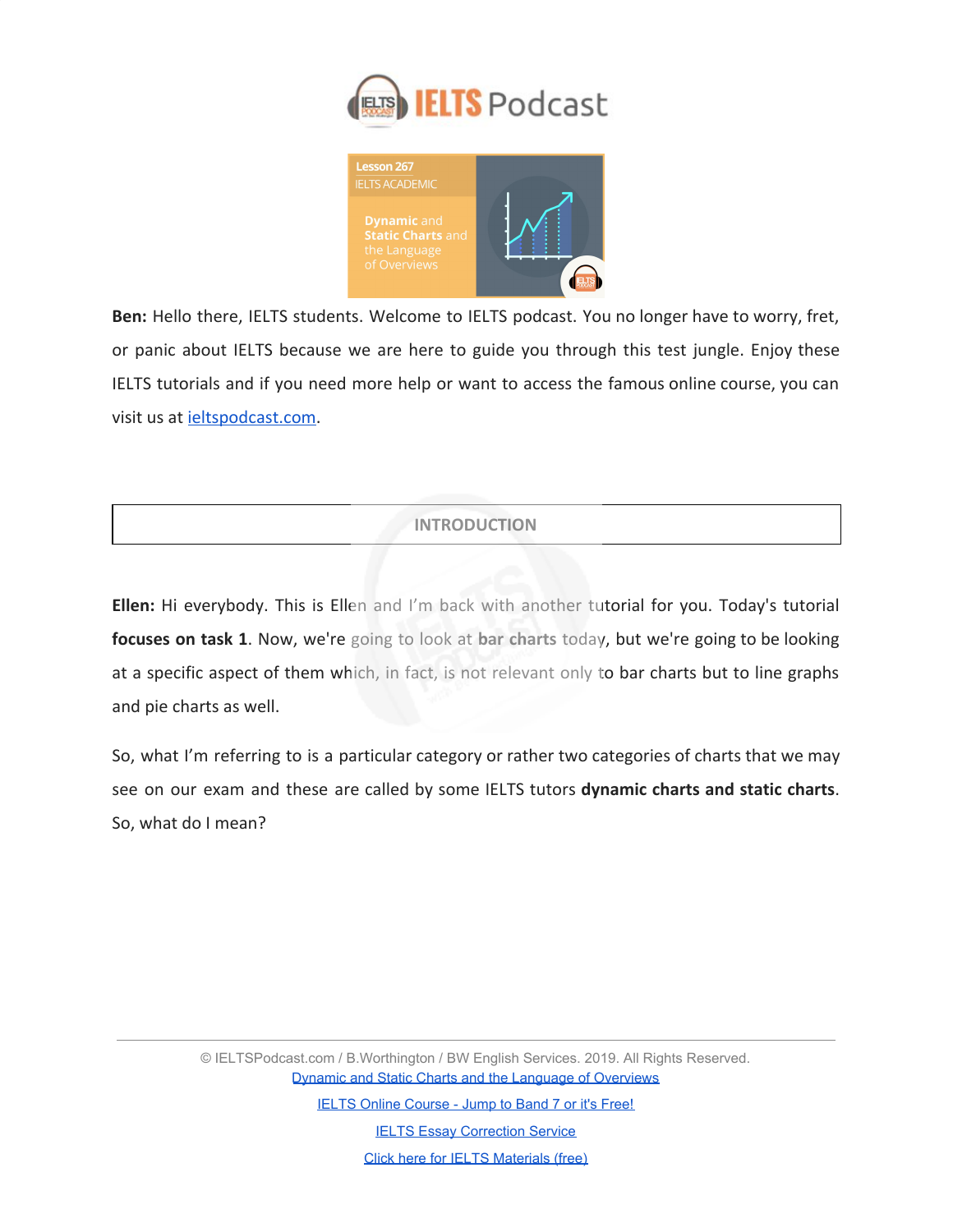



#### **DYNAMIC CHART**



### **A dynamic chart is one that shows change over time like the one we have right in front of us.**

So, you can see that we've got a progression of change happening throughout this period here. In this case, it happens to be from 1995 to 2002. We call this dynamic because it shows change.

> © IELTSPodcast.com / B.Worthington / BW English Services. 2019. All Rights Reserved. [Dynamic and Static Charts and the Language of Overviews](https://www.ieltspodcast.com/academic-ielts/dynamic-static/?utm_source=blog_transcript&utm_medium=weekly&utm_term=&utm_content=&utm_campaign=post267)

> > [IELTS Online Course - Jump to Band 7 or it's Free!](https://www.ieltspodcast.com/online-ielts-course/?utm_source=blog_transcript&utm_medium=weekly&utm_term=&utm_content=&utm_campaign=post267)

**[IELTS Essay Correction Service](https://www.ieltspodcast.com/essay-correction-service/?utm_source=blog_transcript&utm_medium=weekly&utm_term=&utm_content=&utm_campaign=post267)**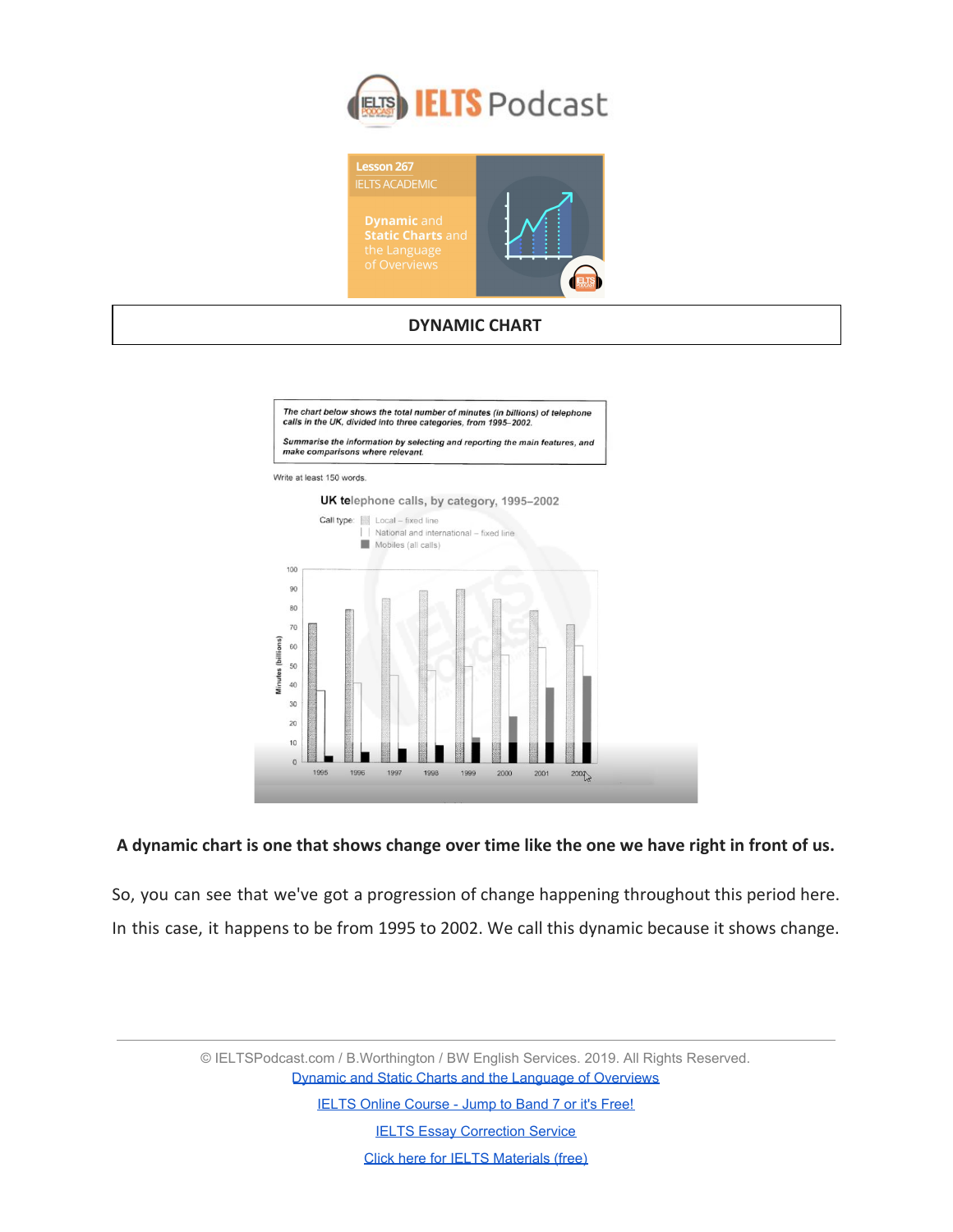



On the other hand, a static bar chart does not show change over time. It just shows us really, as I call it, a snapshot of a moment in time and we'll look at that in a minute as well.

Now, why is this distinction important? Well, it's important because the kind of language and the kind of vocabulary you're going to use is different depending on which type of diagram you're looking at. So, if it's static, you're going to be using different kinds of language than you will if you're looking at a dynamic bar chart. And again, not just a bar chart but potentially a line graph or a pie chart as well.

So, what I have found in my experience as an IELTS teacher is that when people start preparing for IELTS, when they start learning vocabulary for task 1, they very correctly start learning all these verbs like increased, decreased, rose, fell, showed a decrease, showed a decline. All of that is great and good. It's important to learn that vocabulary, but again it's only relevant if you have this kind of thing in front of you where you're showing change over time.

> © IELTSPodcast.com / B.Worthington / BW English Services. 2019. All Rights Reserved. [Dynamic and Static Charts and the Language of Overviews](https://www.ieltspodcast.com/academic-ielts/dynamic-static/?utm_source=blog_transcript&utm_medium=weekly&utm_term=&utm_content=&utm_campaign=post267)

> > [IELTS Online Course - Jump to Band 7 or it's Free!](https://www.ieltspodcast.com/online-ielts-course/?utm_source=blog_transcript&utm_medium=weekly&utm_term=&utm_content=&utm_campaign=post267)

**[IELTS Essay Correction Service](https://www.ieltspodcast.com/essay-correction-service/?utm_source=blog_transcript&utm_medium=weekly&utm_term=&utm_content=&utm_campaign=post267)**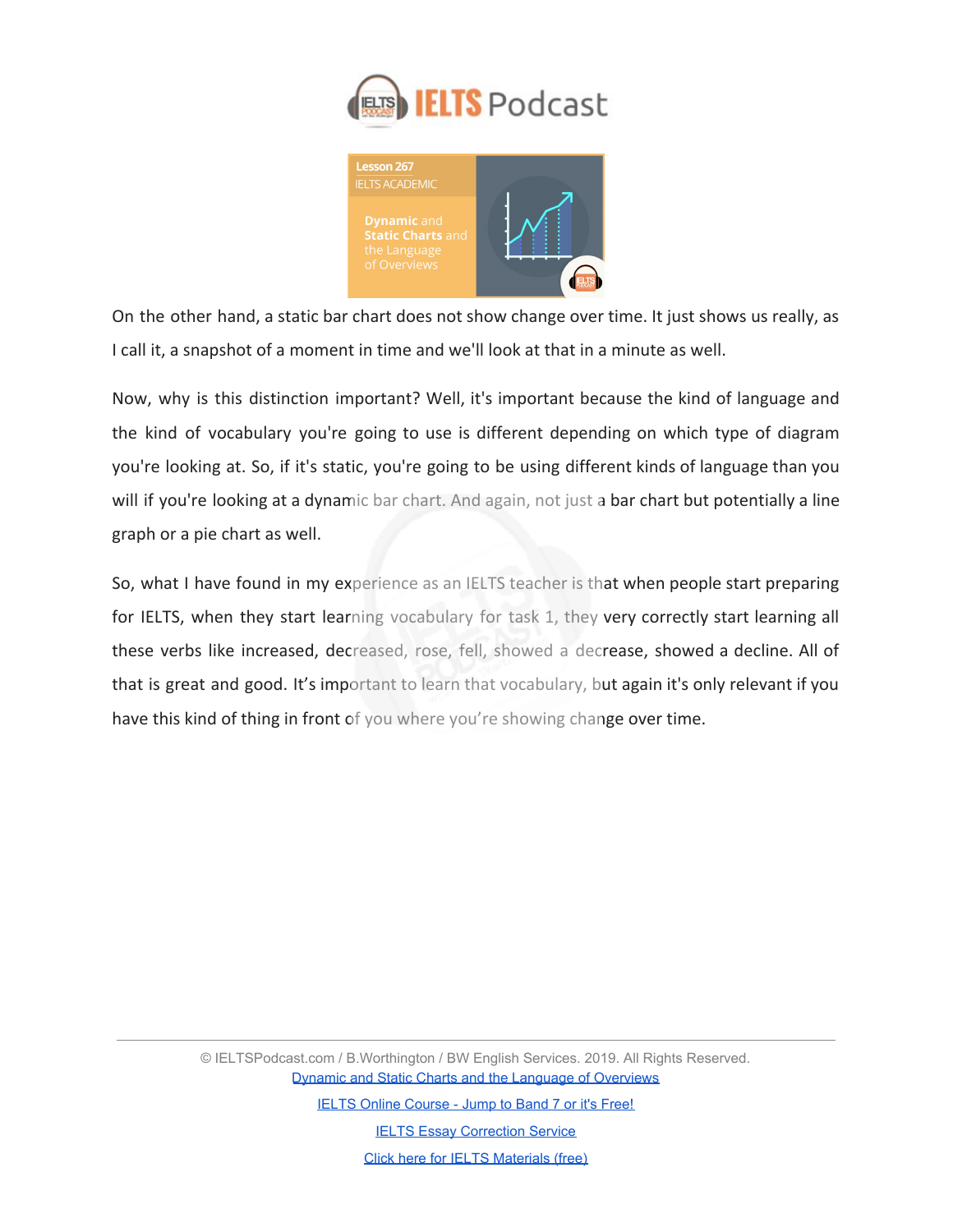





Now, on the other hand, this is what I mean when I talk about a **static bar chart**. By the way, I found both of these charts online. As far as I know, they are from different Cambridge IELTS books. I think one is from Book 9 and the other is from Book 13, but they are both widely available on the internet. So, if you look for them, you can find them yourselves. Thank you to whoever uploaded them. They are certainly not my creations.

> © IELTSPodcast.com / B.Worthington / BW English Services. 2019. All Rights Reserved. [Dynamic and Static Charts and the Language of Overviews](https://www.ieltspodcast.com/academic-ielts/dynamic-static/?utm_source=blog_transcript&utm_medium=weekly&utm_term=&utm_content=&utm_campaign=post267)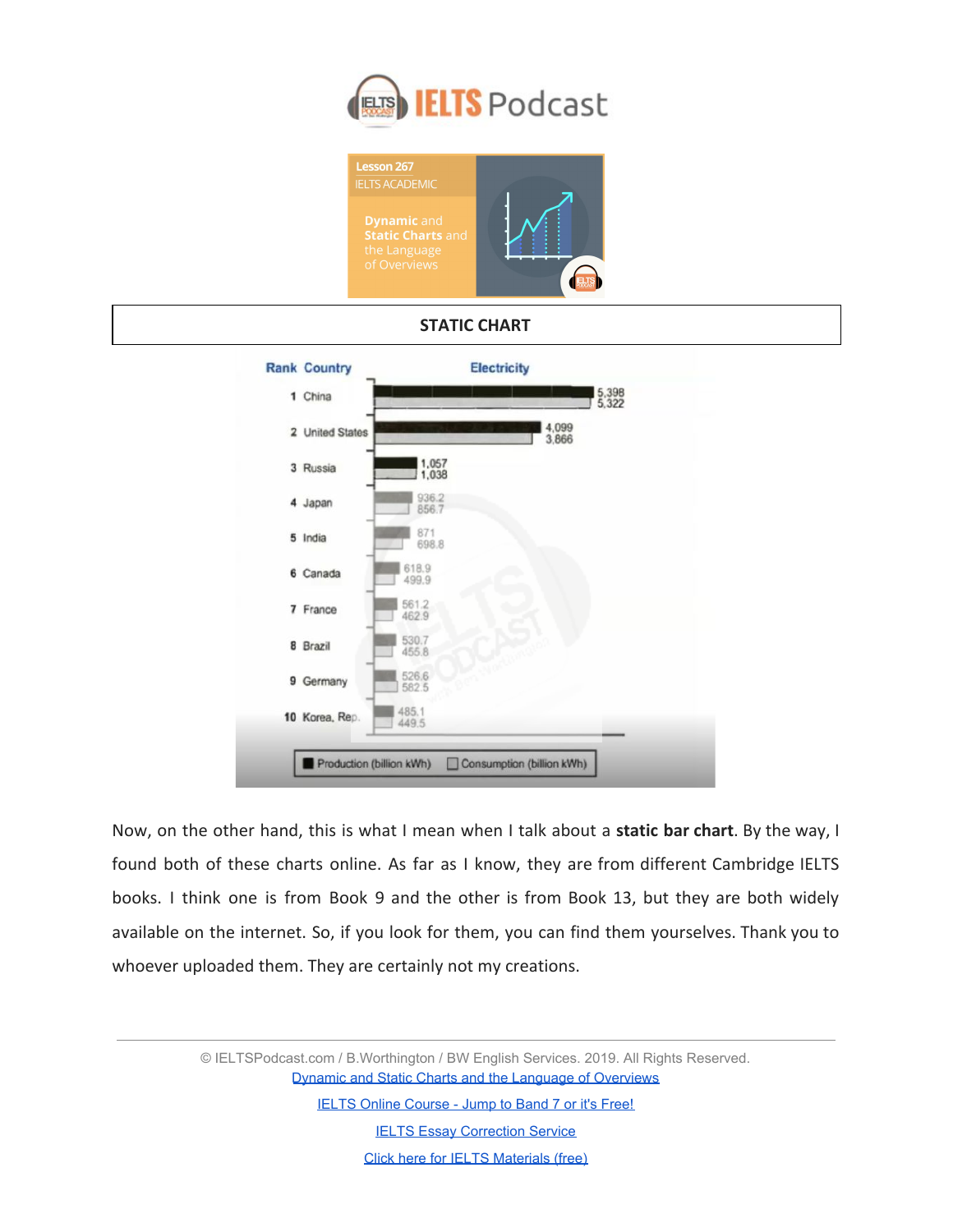



So, what are we looking at here? Here, we're looking at a static bar chart. How do you know that? Because **there is no reference to change over time. There is no reference to years.** Maybe there is something about when this occurred. There it is. Yes, here it is: top ten countries with the production and consumption of electricity in 2014. But it's really just one year that we're looking at. There is no change. So, it's just an image of that particular year and this is why we have to use different language than we do if we were looking at the previous one about telephone calls.

So, we're going to start by looking at this particular bar chart because I think this is the type of diagram most people are comfortable with and they're most familiar with. So, let's talk a little bit about the kind of language we would use here. Now, more likely than not, you will probably start off by talking about this figure here; the local fixed-line.

So, you would probably say something like in 1995, local fixed-line minutes numbered around 70 billion. They then began a gradual increase until they peaked in 1998 at-- what is that? Around 90 billion minutes. This was followed by a gradual decline, you could say, to 2002-- until 2002 when it reached approximately the same figure as that of 1995.

So, we've got words like increased, decreased, declined, rose, etc. Now, you might want to start then with the national and international line minutes. So, here you would probably just say that there was a continuous incremental rise or the figure for national international minutes incrementally rose or gradually rose, steadily increased, okay? You could say that-- did it have a

> © IELTSPodcast.com / B.Worthington / BW English Services. 2019. All Rights Reserved. [Dynamic and Static Charts and the Language of Overviews](https://www.ieltspodcast.com/academic-ielts/dynamic-static/?utm_source=blog_transcript&utm_medium=weekly&utm_term=&utm_content=&utm_campaign=post267)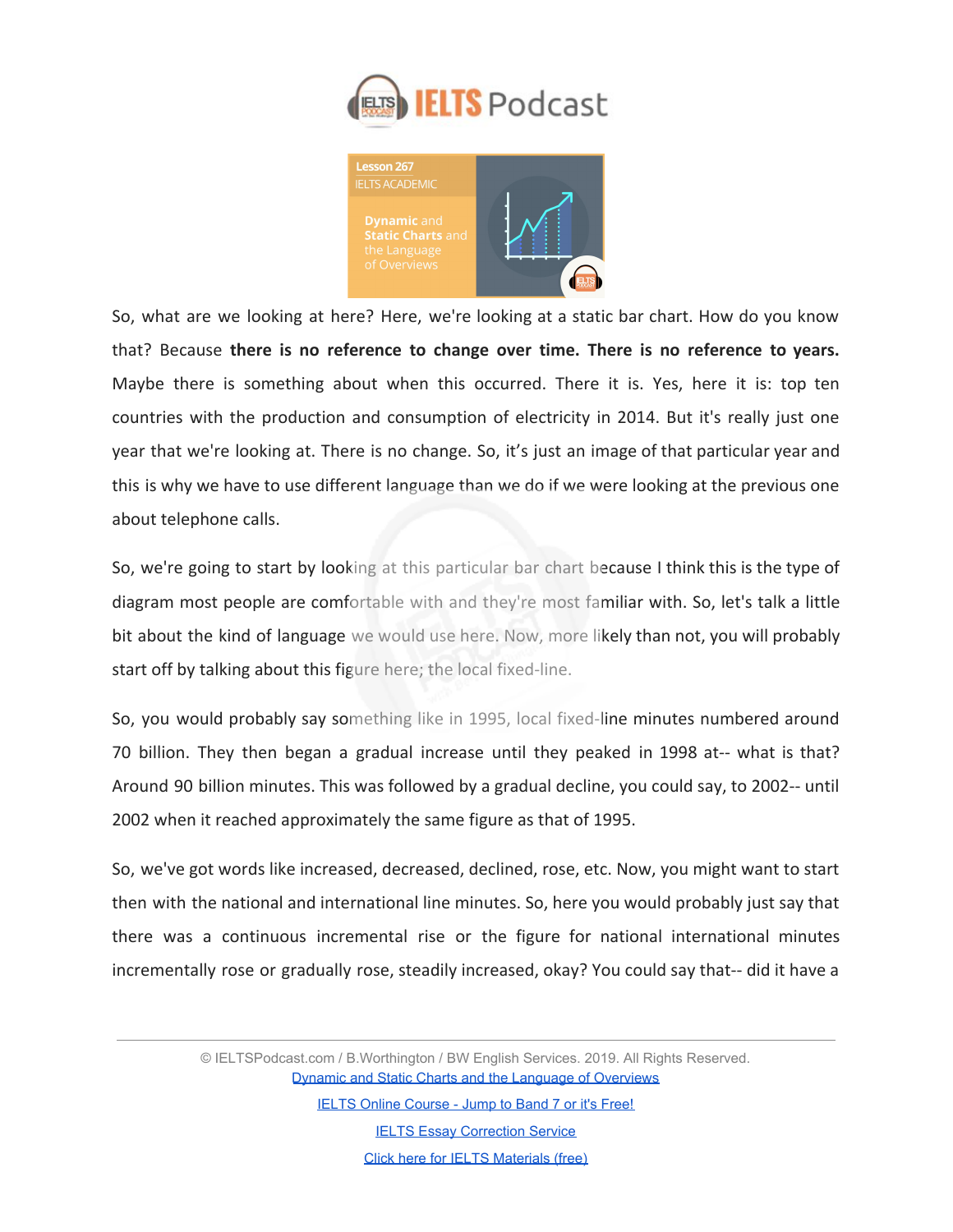



plateau? No, it didn't. It really just incrementally increased year by year until 2002 when it reached 60 billion minutes.

Now, on the other hand, one thing you would want to say about the mobile minutes is that it showed a huge increase. Sure, it didn't reach the figures of the other two, but if you consider where it began, it really showed an enormous rise. So, for example, you could say that it had an eight-fold increase. Now, why do I say eight-fold? Because it started around 5 billion minutes and by 2002, it reached 40 billion and that's an eight-fold increase.

So, you would say that it began its rise slowly reaching around 10-- when did it reach ten? --around 10 billion minutes in 1998, then it continued to rise. You can even say this is gradual because here it's making these big leaps. So, it began to rise more abruptly perhaps from 1999 on until 2002 when it showed an eight-fold increase compared to its 1995 figure ending the period at 40 billion minutes.

So, this is the kind of language you would want to use here. Then this is the kind of thing that you might want to add just like a conclusion here at the end. You don't need to write a conclusion, but I do think that some diagrams actually beg for one.

So, you could say something like although the difference between the three types of phone calls was sizable in the beginning of the period, by the end of the period, there was only a 30 billion minute difference between the top and the lowest. You could say something like that

> © IELTSPodcast.com / B.Worthington / BW English Services. 2019. All Rights Reserved. [Dynamic and Static Charts and the Language of Overviews](https://www.ieltspodcast.com/academic-ielts/dynamic-static/?utm_source=blog_transcript&utm_medium=weekly&utm_term=&utm_content=&utm_campaign=post267)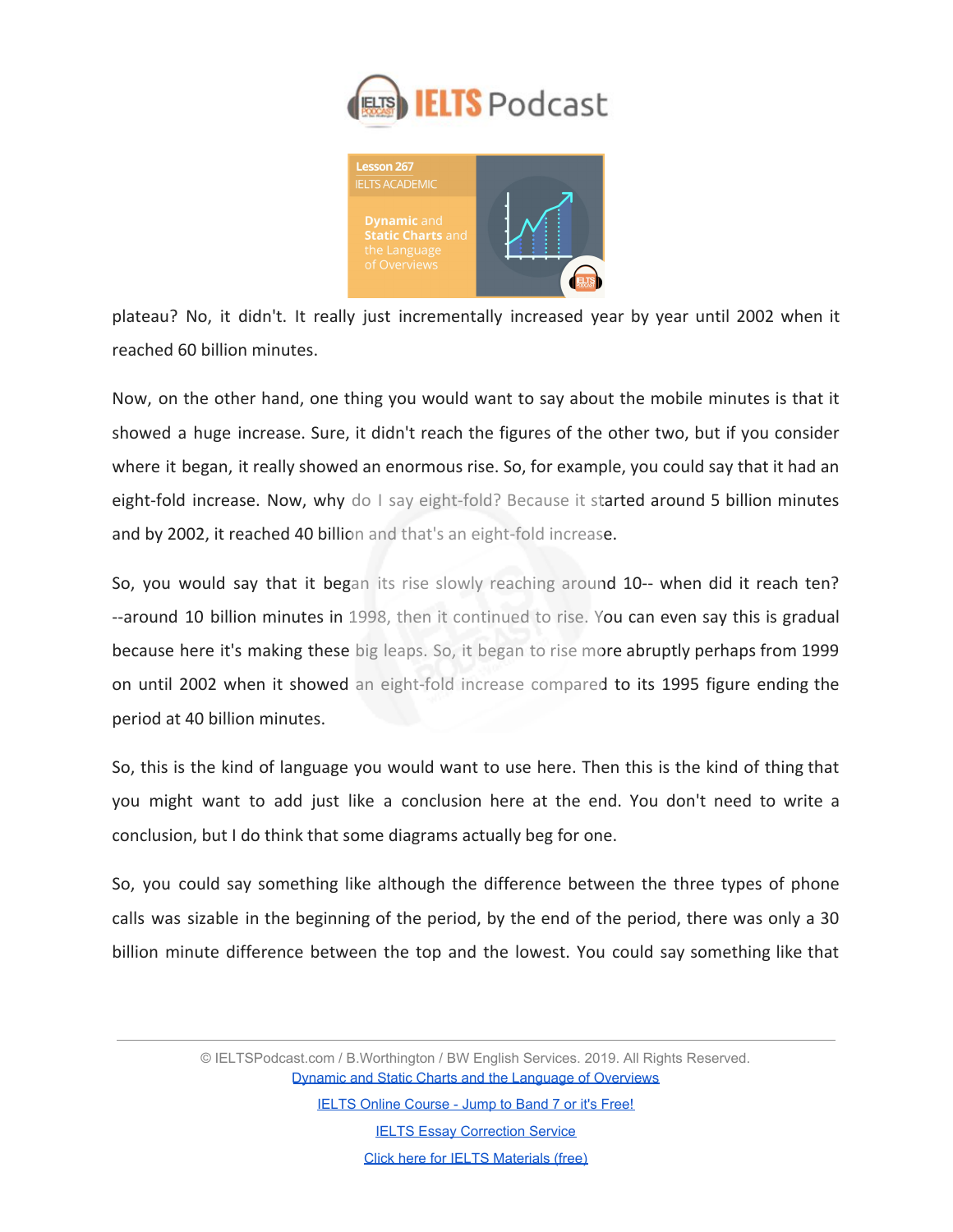



just to kind of round things up. Not that you need to but you could especially if you're aiming for the really higher scores.

So, we use language like eight-fold increase. Another thing you could say here especially here at the beginning when you were talking about the national and international lines is you could say that national and international minutes were just under 40. This was half of the figure for local calls or you could say-- alternatively, you could say that in 1995, local calls were double the figure for national calls. So, depending on what you're focusing on, you could use that kind of language.

Now, one thing that we didn't talk about in this particular bar chart because it's not entirely relevant to the subject and vocabulary for bar charts, but I'm going to talk about it nonetheless is the overview. What I see from a lot of IELTS students is that they don't really have a handle of what an overview really should be. The overview essentially shouldn't contain any data. It should just provide something of an introduction, something of a summary of the main impression that the chart gives you, but again I want to highlight this. You really don't want to include data in your overview.

So, what could an overview about this particular bar chart be? Well, here you could say that while local fixed-line call minutes were consistently the highest throughout the period, the difference among the three different types of calls decreased throughout the period or

> © IELTSPodcast.com / B.Worthington / BW English Services. 2019. All Rights Reserved. [Dynamic and Static Charts and the Language of Overviews](https://www.ieltspodcast.com/academic-ielts/dynamic-static/?utm_source=blog_transcript&utm_medium=weekly&utm_term=&utm_content=&utm_campaign=post267)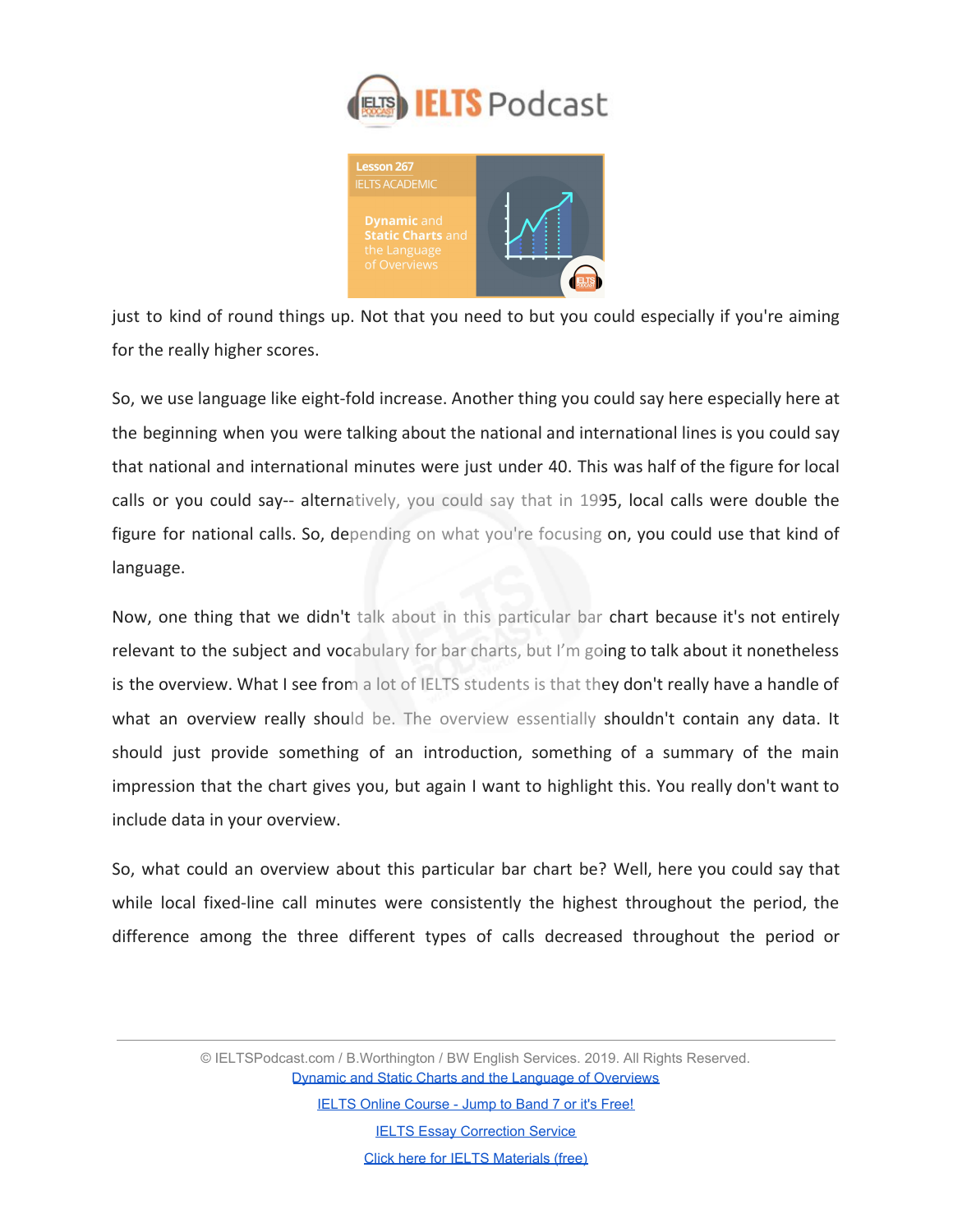



alternatively, you could say that while local fixed-line call minutes fluctuated somewhat throughout the period, the other two types of calls showed considerable increases.

## **COMPARISON LANGUAGE**

Since we've covered that chart, now we really want to spend the rest of our time talking about this one, which as I said before, it's usually the one that most people are more uncomfortable with than the previous one. Here you really need to use different language. You can't use this vocabulary about increasing and decreasing and decrease and decline and rise and fall because there are no rises and falls.

What you need to do here instead is use **comparison language.** That's what you're doing here. You're just comparing a handful of things. So, you're comparing, obviously, production and consumption. So, production is black, consumption is grey, all right? Then you're going to be comparing the countries amongst each other.

So, let's think about the kind of structures that we need for this. Some of the structures you need are actually considered advanced grammar and so if you don't feel comfortable with advanced grammar, this is a wonderful opportunity to learn how to use some of these expressions.

> © IELTSPodcast.com / B.Worthington / BW English Services. 2019. All Rights Reserved. [Dynamic and Static Charts and the Language of Overviews](https://www.ieltspodcast.com/academic-ielts/dynamic-static/?utm_source=blog_transcript&utm_medium=weekly&utm_term=&utm_content=&utm_campaign=post267)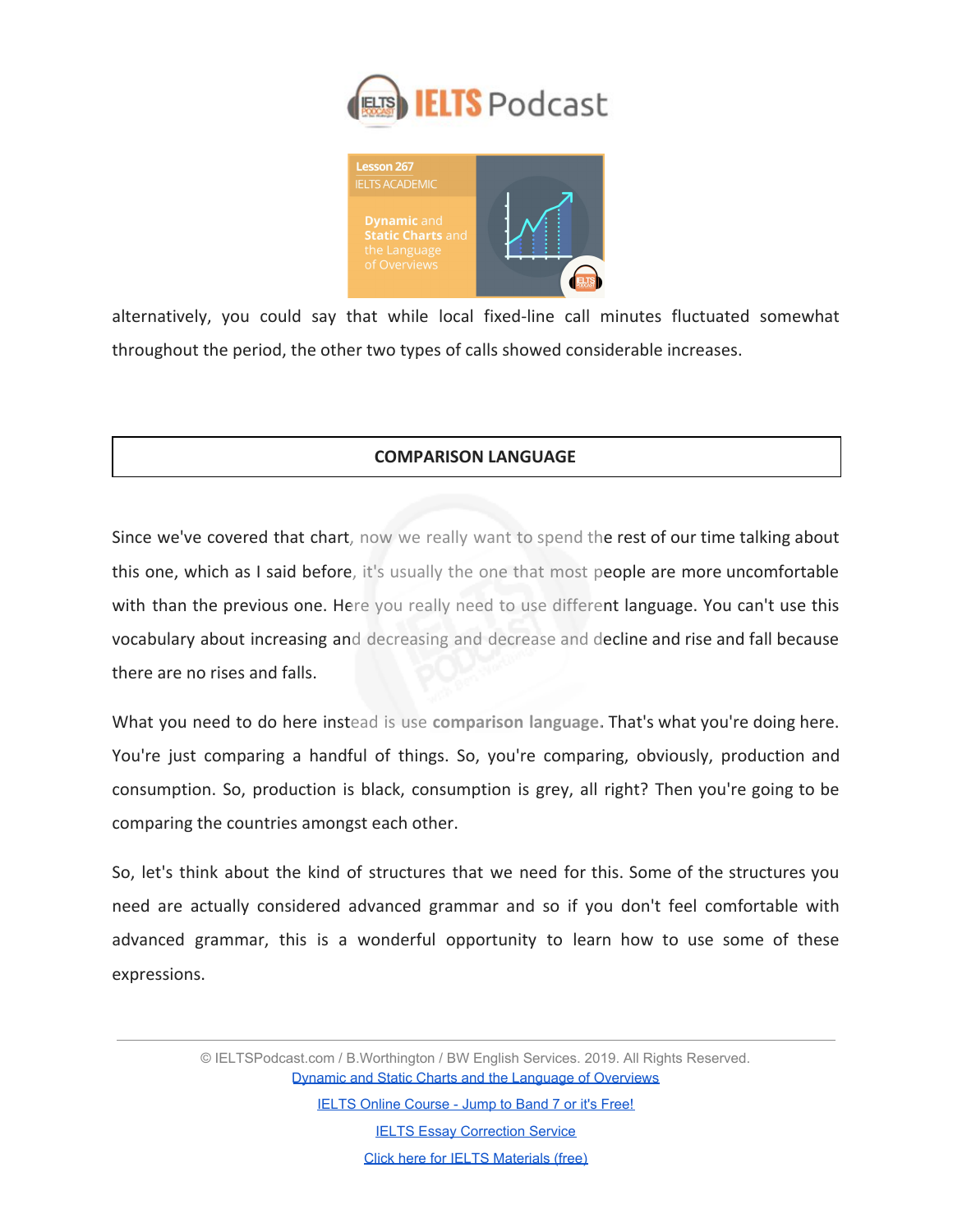



So, you want to use things like more than, less than. Those are clear or you could say something was half as high as or the figure for x was double that of y. Alternatively, you could say that the figure for x was five times as high as that of y. Now, one expression that you can't use here even though it appears to be an expression of comparison is five-fold or two-fold.

So, look at this. You could not say, for example, that China's production was five-fold that of Russia. That would be absolutely inaccurate. This kind of expression with like five-fold and two-fold and three-fold and so forth is appropriate in a dynamic chart. Here you just can't use it.

So, let's talk about some things you could say about this particular bar chart. You would want to start, obviously, by saying after your introduction-- let's assume you've already done your overview. You want to start with your details, so you clearly start with China and you would say that production of electricity was only slightly higher than consumption at--

And this is another really important thing; the kinds of prepositions that we use here. So, you would just want to give it a point. So, it was slightly higher than consumption at just under 5,400 whereas consumption was 5,322.

Now, one other thing that I want to mention is using things like second, third, fourth, and so forth. It's not always appropriate to use these expressions. Here however, it absolutely is appropriate to refer to the second, third, and fourth because they've organized these countries in terms of rank. So, here you would want to use an expression like that.

> © IELTSPodcast.com / B.Worthington / BW English Services. 2019. All Rights Reserved. [Dynamic and Static Charts and the Language of Overviews](https://www.ieltspodcast.com/academic-ielts/dynamic-static/?utm_source=blog_transcript&utm_medium=weekly&utm_term=&utm_content=&utm_campaign=post267)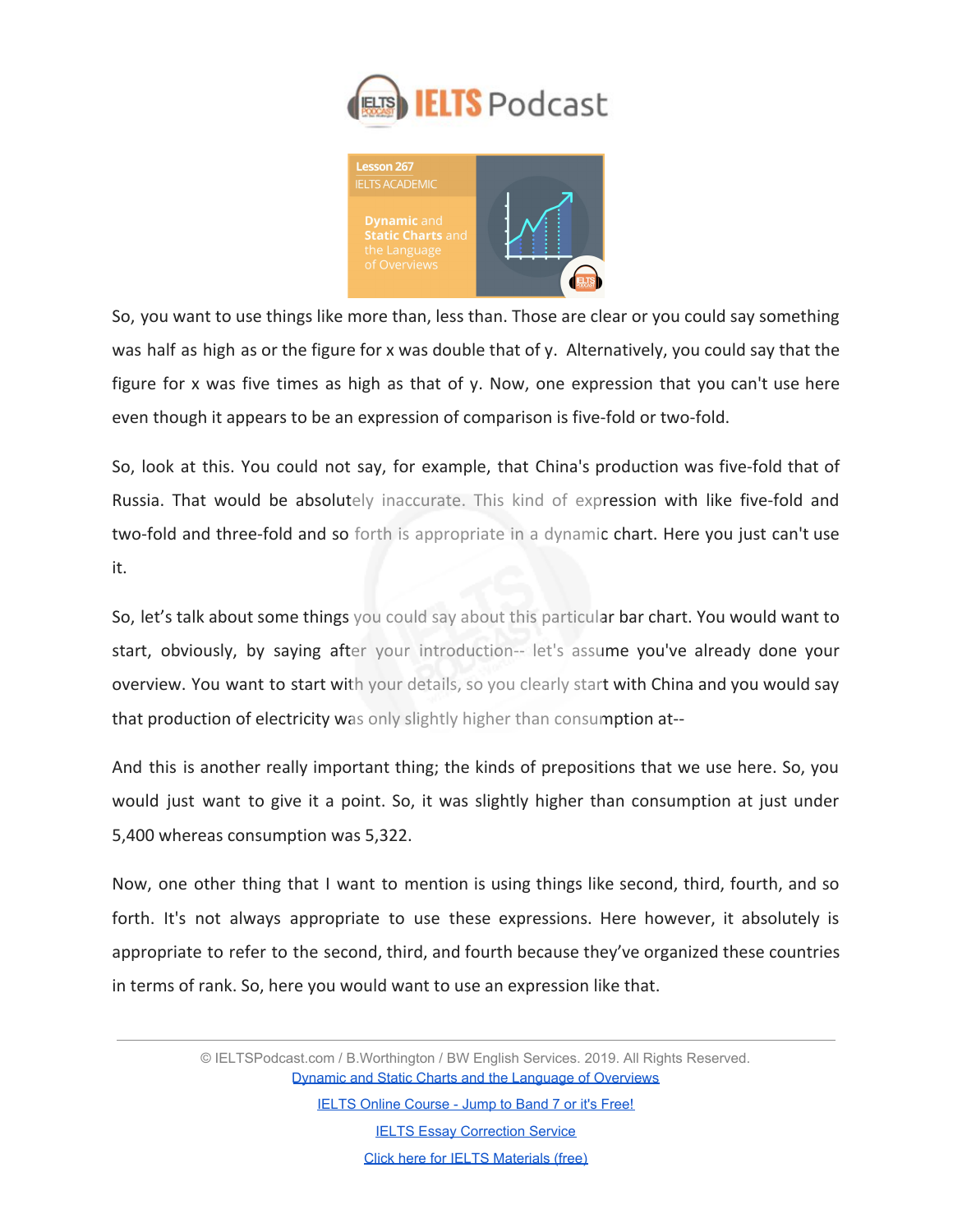



You could say that second in terms of rank for both production and consumption was the United States. You see how I did that? It's like an inverted sentence here. So, second in terms of production and consumption was the United States or you could make it grammatically more simple and say the United States was second in terms of both production and consumption. You could then say that production was just over 4,000 whereas consumption was 200 less.

So, basically we have an opportunity here not only to compare the countries among each other, but also the production versus the consumption. You're probably thinking well, Ellen, obviously the production is more than the consumption in all these countries. In fact, that would be logical, but that's not the case because take a look at what happens here in Germany.

The consumption of electricity is higher than the production of electricity. Now, you don't want to go into the reasons why. You definitely don't want to have something that's not in this chart, but it is something you will most certainly want to point out. So, if we were going to go back to the countries in terms of their rank, you would obviously want to talk about Russia next.

One thing that I would probably say here is that Russia is the third and last country whose production and consumption of electricity exceeded the 1,000kW-- don't forget also I neglected to do this so far, but this is actually in billion whatever this is, it doesn't matter. You don't need to know it. Just refer to it.

> © IELTSPodcast.com / B.Worthington / BW English Services. 2019. All Rights Reserved. [Dynamic and Static Charts and the Language of Overviews](https://www.ieltspodcast.com/academic-ielts/dynamic-static/?utm_source=blog_transcript&utm_medium=weekly&utm_term=&utm_content=&utm_campaign=post267)

> > [IELTS Online Course - Jump to Band 7 or it's Free!](https://www.ieltspodcast.com/online-ielts-course/?utm_source=blog_transcript&utm_medium=weekly&utm_term=&utm_content=&utm_campaign=post267) **[IELTS Essay Correction Service](https://www.ieltspodcast.com/essay-correction-service/?utm_source=blog_transcript&utm_medium=weekly&utm_term=&utm_content=&utm_campaign=post267)**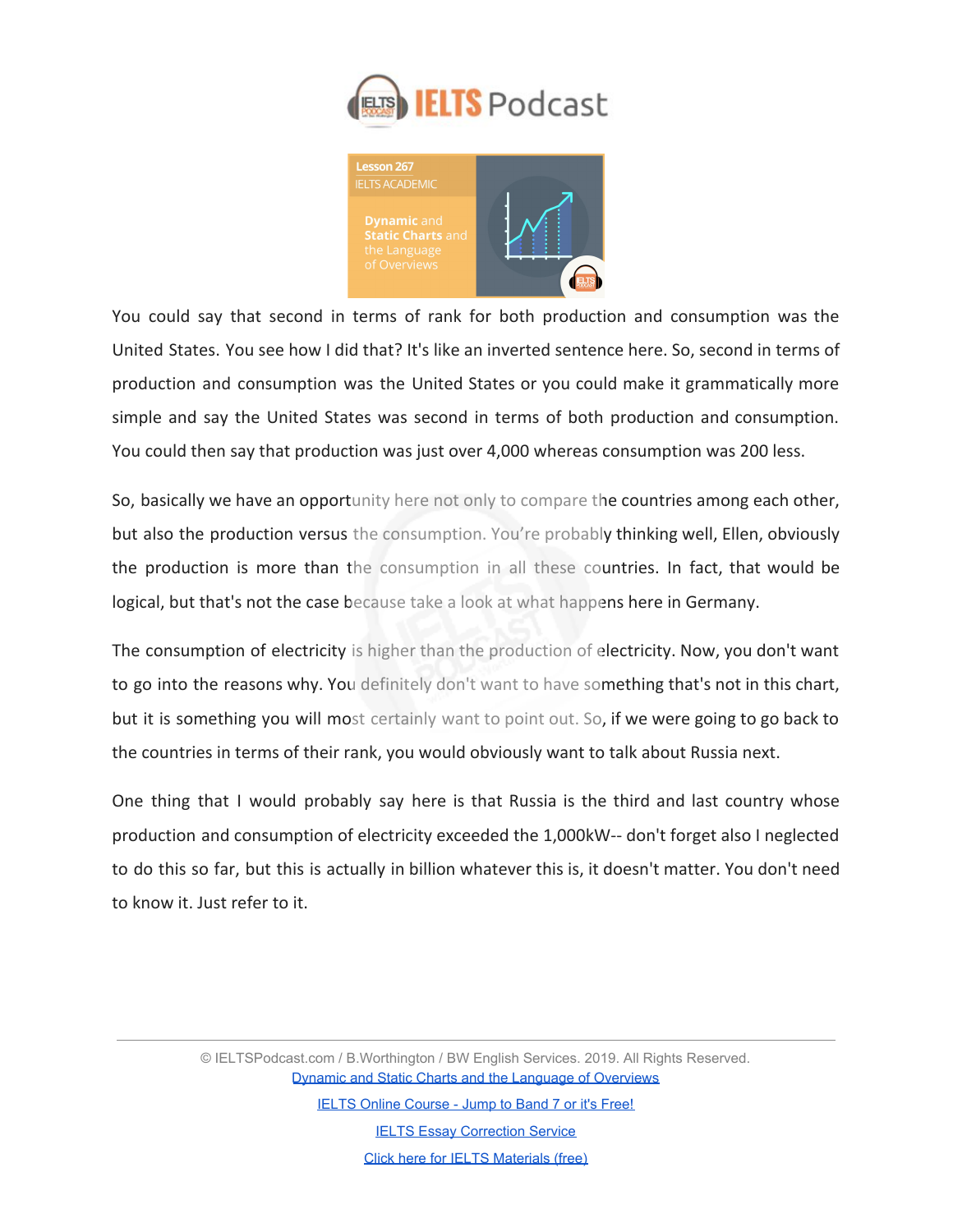



So, you would want to say that Russia is the third and last country with production and consumption above 1,000 billion KWh, whatever that means. It doesn't matter. And then you could just say that it was over 1,000 for both figures or for both categories you can say.

And then this is probably turning out to be a longer answer than anybody anticipated, so what you would then want to do is group things together. So, what could you group together? I would probably group together Japan and India because their numbers are relatively similar.

You could possibly do Canada on its own or you could group it together with countries seven through nine and then you could leave Korea on its own because it's the only one which is under 500 billion. Again, I think you get the sense of the kind of words we're using here.

So, what would we say here? Now, here you could say that Japan's production was just over 900 billion kWh, but its consumption was approximately 100 billion kWh less. India also had a similar proportion of production versus consumption with production at this and then consumption at this. The next four countries were all below 700 billion kWh.

I really like using this kind of structure to group things together. I like to call it an umbrella. So, I then group them together even if I don't go into details with all of them, I've at least given you a general idea about where these numbers fall. So, I would say the next four countries and I would name them for sure, Canada, France, Brazil, and Germany all were below 700 billion KWh and then I would talk about this.

> © IELTSPodcast.com / B.Worthington / BW English Services. 2019. All Rights Reserved. [Dynamic and Static Charts and the Language of Overviews](https://www.ieltspodcast.com/academic-ielts/dynamic-static/?utm_source=blog_transcript&utm_medium=weekly&utm_term=&utm_content=&utm_campaign=post267)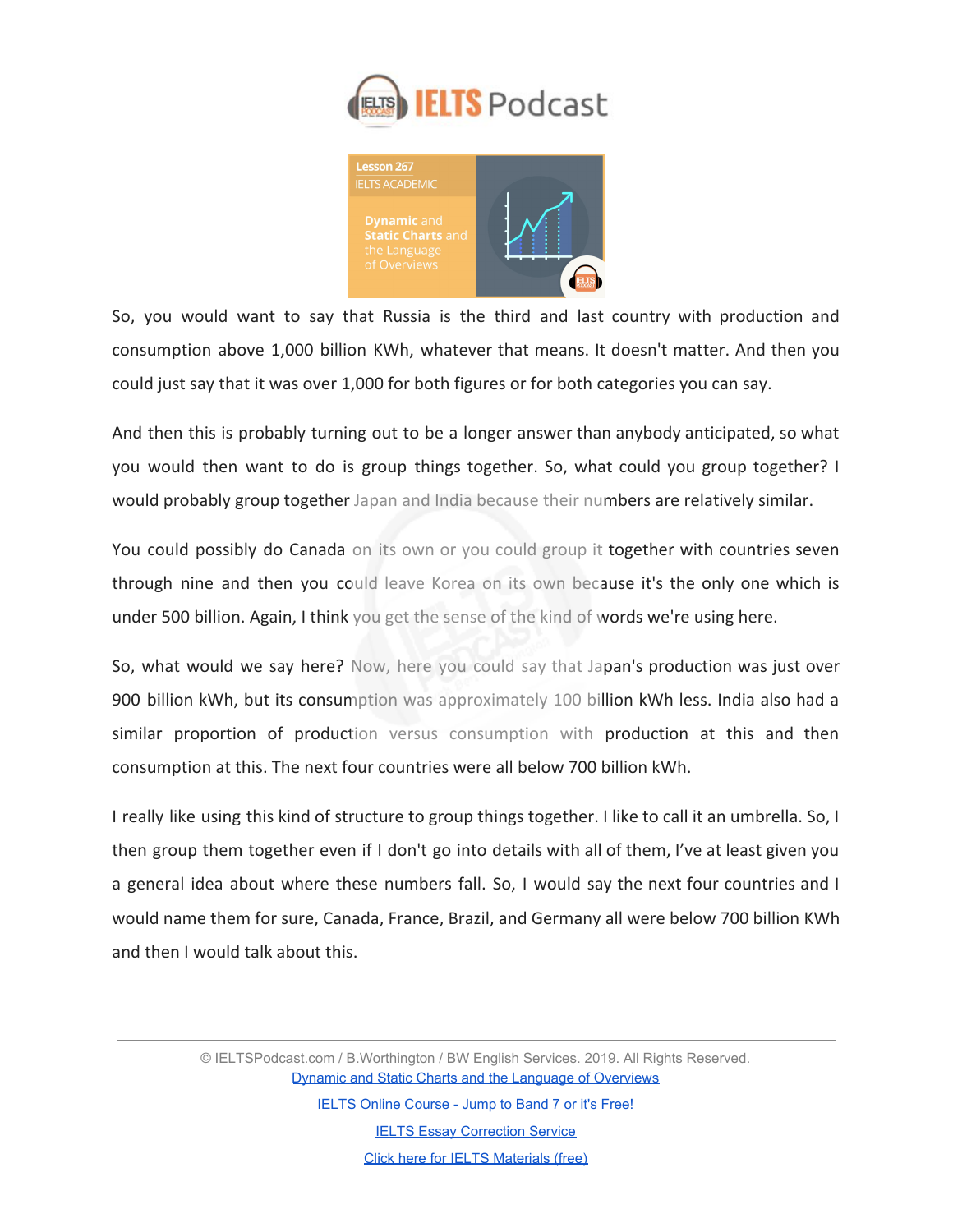



I would say that this was 618 whereas this was 500. The rest of them were all between 450 and 560 for both production and consumption. Here, I would absolutely want to mention Germany since I already pointed it out before when we discussed it. So, I would most certainly want to mention at this point that Germany was the only country whose consumption was greater than that of its production and then I would say what those numbers are. I would finish off my answer by talking about Korea saying that Korea's production was 485 and slightly lower than was its consumption and then that's it.

So, you can see how different the language that we use is between these static charts and these dynamic charts. **It's really important to be familiar with advanced structures for comparison**. I don't know if I mentioned it already, but if I did, I'm going to mention it again. Don't forget also about some of the prepositions we use here. You may have noticed that a lot of times I said the figure for Russia was at just over 1,000. So, 'at' is a preposition that we want to use a lot and this is something I see people get wrong all the time.

### **THE APPROPRIATE OVERVIEW TO WRITE**

So, I think the only thing that we really didn't talk about here was what kind of an overview would be appropriate? I think there are a couple of things you could have said here. You could have said that 1) clearly China's production and consumption of energy was far greater than all

> © IELTSPodcast.com / B.Worthington / BW English Services. 2019. All Rights Reserved. [Dynamic and Static Charts and the Language of Overviews](https://www.ieltspodcast.com/academic-ielts/dynamic-static/?utm_source=blog_transcript&utm_medium=weekly&utm_term=&utm_content=&utm_campaign=post267)

> > [IELTS Online Course - Jump to Band 7 or it's Free!](https://www.ieltspodcast.com/online-ielts-course/?utm_source=blog_transcript&utm_medium=weekly&utm_term=&utm_content=&utm_campaign=post267)

**[IELTS Essay Correction Service](https://www.ieltspodcast.com/essay-correction-service/?utm_source=blog_transcript&utm_medium=weekly&utm_term=&utm_content=&utm_campaign=post267)**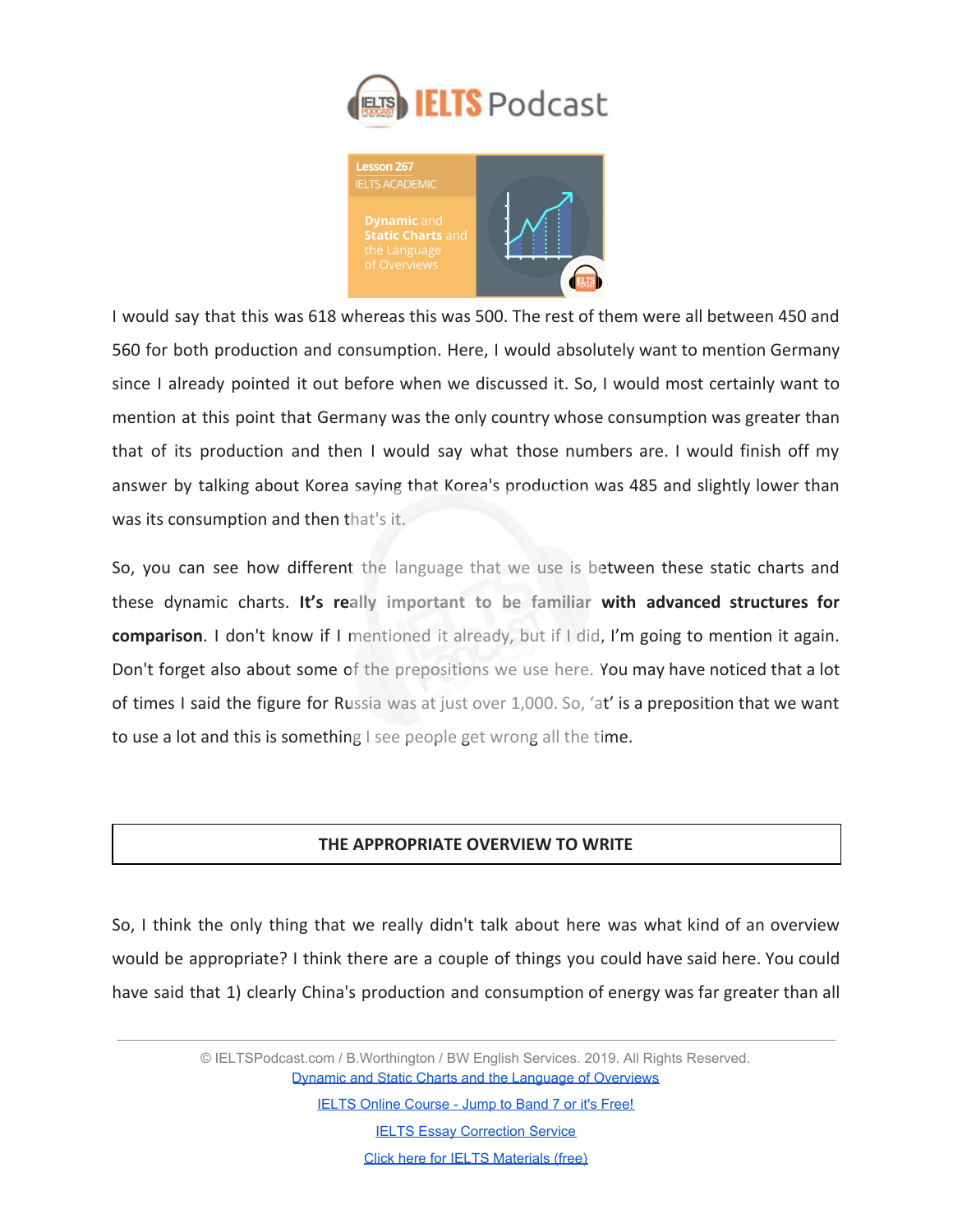



the other nine countries or you could have said that China followed closely by the United States was the top producer and consumer of electricity. Alternatively, you could have said that China was the top producer and consumer of electricity while of the ten, its neighbor Korea was the lowest.

Again, this language of comparison: it was the highest, it was the lowest, it was the greatest. These kinds of words are what we need to use. Some of you may want to refer to an advanced grammar book to take a look at language of comparison. This kind of thing is really helpful.

So, one structure that I find really nice when I'm looking at a task 1 is-- and it's nice because it's not only grammar but it's also-- it falls under coherence and cohesion. What do I mean? I mean using things like 'that of'.

All right, let me give you a sentence as an example. Let's say you want to talk about these figures for Russia, which are nearly identical. So, you could say the figure for production in Russia was nearly identical to that of consumption in the country at this and this. So, what did I do here? With one sentence, I've done a variety of things. 1) I've used a really nice grammatical structure showing advanced knowledge of how to make comparisons. 2) I've used the word figure correctly, which is an added bonus and at the same time, I have created cohesion by using that of because I'm not repeating the same words over and over.

If I wanted to be repetitive or if I didn't know how to use that of, I would say the figure for production in Russia was almost identical to the figure for consumption in Russia. Why do that

> © IELTSPodcast.com / B.Worthington / BW English Services. 2019. All Rights Reserved. [Dynamic and Static Charts and the Language of Overviews](https://www.ieltspodcast.com/academic-ielts/dynamic-static/?utm_source=blog_transcript&utm_medium=weekly&utm_term=&utm_content=&utm_campaign=post267)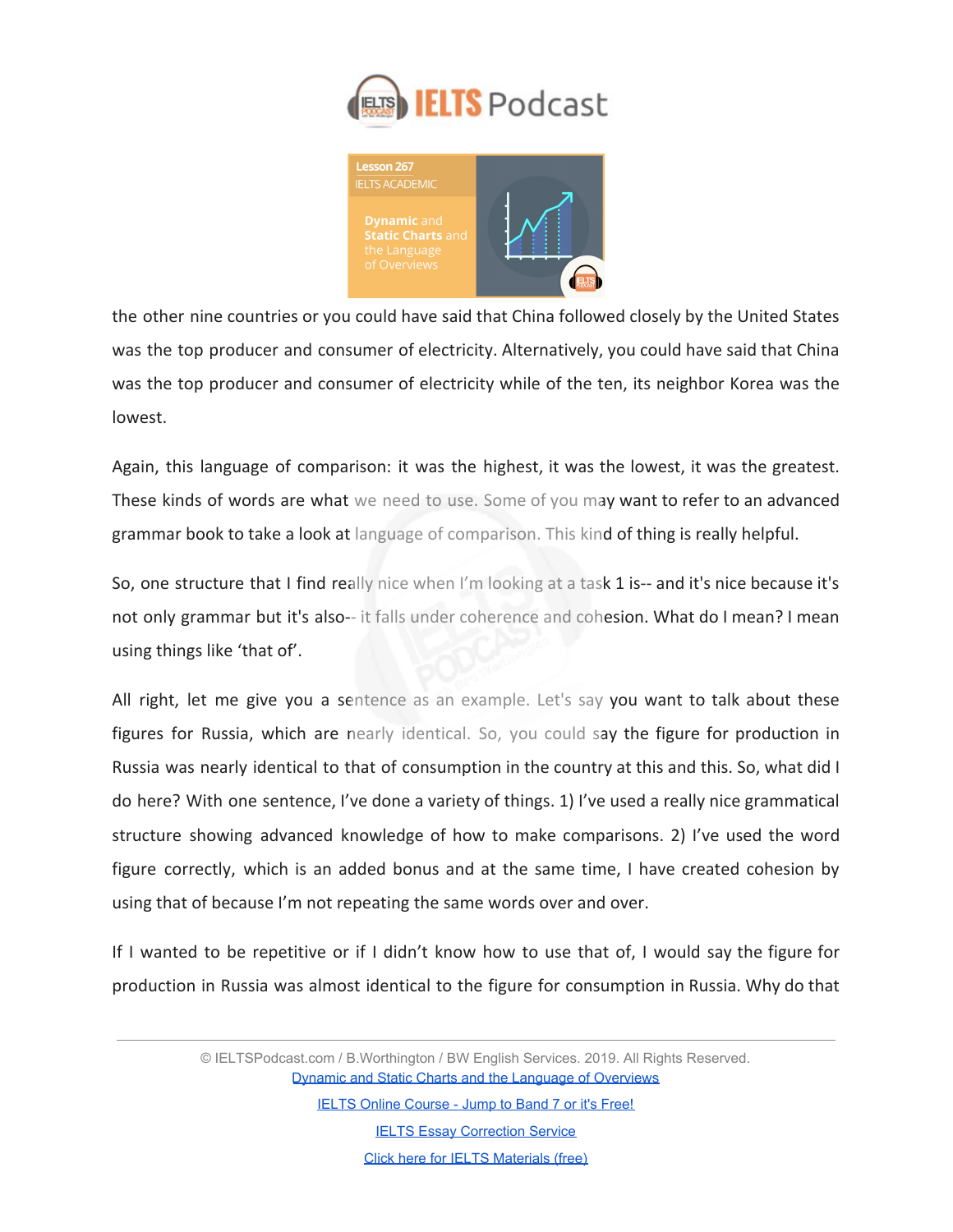



when there are wonderful alternatives that show advanced grammatical awareness and also provide cohesion?

So, our podcast today has been a look at different vocabulary that we need to use for both static and dynamic charts. As I said before, static is really just when you only have one point in time and dynamic is when you're comparing things over time. The language is different. The words you need are different.

**So, if it's dynamic charts, you'll need a lot of these words like increase, decrease, doubled, tripled, decreased and so forth, fell, rose,** all this kind of language whereas in these static charts while you don't need all that vocabulary, what you do need is a lot of this language of comparison.

### **OUR RECOMMENDATION**

So, here's what I recommend. Take a look at the IELTS books you have. Take a look online and see the differences and see the different types of diagrams that are out there. Try using some of this language that we talked about today. We talked about not only vocabulary but we also talked about how to use ranges. So, definitely experiment with some of the things that I talked about in this podcast.

> © IELTSPodcast.com / B.Worthington / BW English Services. 2019. All Rights Reserved. [Dynamic and Static Charts and the Language of Overviews](https://www.ieltspodcast.com/academic-ielts/dynamic-static/?utm_source=blog_transcript&utm_medium=weekly&utm_term=&utm_content=&utm_campaign=post267)

> > [IELTS Online Course - Jump to Band 7 or it's Free!](https://www.ieltspodcast.com/online-ielts-course/?utm_source=blog_transcript&utm_medium=weekly&utm_term=&utm_content=&utm_campaign=post267) **[IELTS Essay Correction Service](https://www.ieltspodcast.com/essay-correction-service/?utm_source=blog_transcript&utm_medium=weekly&utm_term=&utm_content=&utm_campaign=post267)**